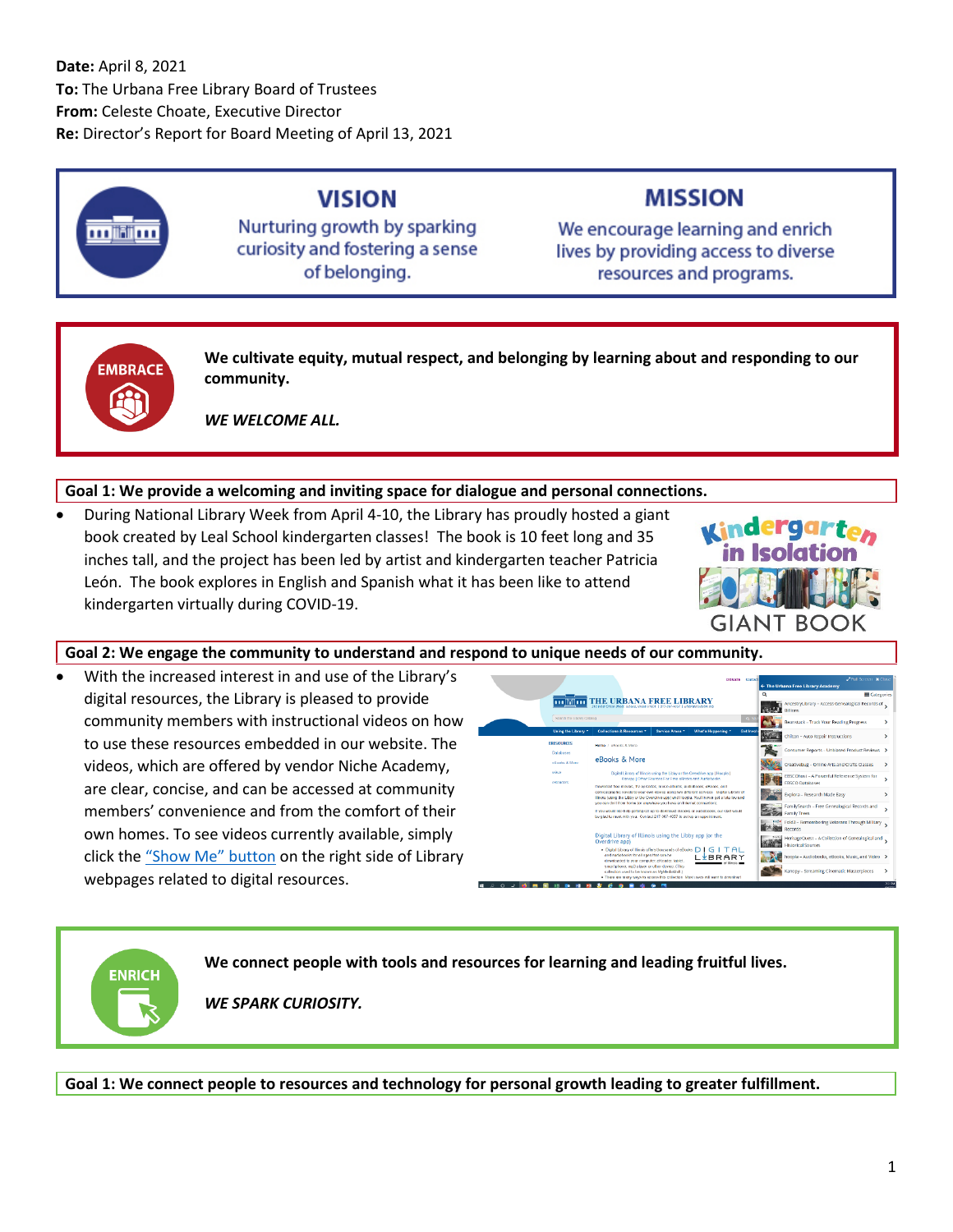- In order to provide better access to TUFL collections, loan periods have been changed and updated in Polaris for some items. DVD's can now be borrowed for two weeks. New audiobooks, CDs, and magazines have changed to four weeks.
- On April 10 and in honor of National Poetry Month, children's poet Michelle Schaub will share poems from her book, *Finding Treasures,* during a program for community members. Schaub's book inspired the display cases in Downer's Grove Public Library, which The Urbana Free Library used as models for its own collection-sharing display cases. During the program, children will be encouraged to share their own collections and to create their own poems.
- Archives Librarian Sherrie Bowser updated [CCHA's Archive-It site](https://archive-it.org/collections/9555) by adding metadata, links, and summaries to each community partner's web page archive. CCHA has contacted our community partners to share the link to our Archive-It site, and to their individual web archives. Over the next year, the Archives will identify more community partners and web pages to add to this growing effort.

#### **Goal 2: We expand horizons and facilitate knowledge exchange by offering diverse programs.**

This year's Winter Reading program -- themed Light Up Your World with Reading -- ended on February 28<sup>th</sup>. Though the pandemic effected how many people signed up, we saw gains in the percentage of people who participated and completed. *Book prizes were generously funded by the Friends of The Urbana Free Library.* 

| Age<br>Group    | <b>Participants</b><br>who<br>Completed<br>2021 | <b>Participants</b><br>who<br>Completed<br>2020 | <b>Completion</b><br>Percentage<br>2021 | <b>Completion</b><br>Percentage<br>2020 | Participation<br>Percentage<br>2021 | Participation<br>Percentage<br>2020 | <b>Amount Read</b><br>2021 | <b>Amount Read</b><br>2020 |
|-----------------|-------------------------------------------------|-------------------------------------------------|-----------------------------------------|-----------------------------------------|-------------------------------------|-------------------------------------|----------------------------|----------------------------|
| <b>Children</b> | 107                                             | 114                                             | 81.68%                                  | 74.03%                                  | 90.08%                              | 78.15%                              | 84.909<br>minutes          | 86,553<br>minutes          |
| <b>Teen</b>     | 13                                              | 17                                              | 50.00%                                  | 58.62%                                  | 57.69%                              | 65.52%                              | 14,902 pages               | 32,854 pages               |
| <b>Adult</b>    | 82                                              | 79                                              | 64.57%                                  | 62.20%                                  | 80.31%                              | 73.44%                              | 832 books                  | 709 books                  |

- On April 5, local author Carol Spindel shared excerpts from her newest book, *I Give You Half the Road*. The book explores the recent history of the Ivory Coast told through the lives of five citizens. Spindel has been visiting and writing about the same community in the Ivory Coast since 1981.
- National Library Week is April 4-10. To celebrate, the Library has hosted themed story times, encouraged community members to post why they love TUFL on social media, is inviting community members to complete a [library-themed digital escape room,](https://docs.google.com/forms/d/e/1FAIpQLSc-lWlrRIjeswwJANDQjUcA07QCsWStIepaoH_5x5nb6WwC0A/viewform) and is holding a raffle for a Roku Express. Community members can enter the raffle once per day during National Library Week by checking out any physical or digital item.
- The Graduate Society of Women Engineers is returning for another STEM program on April 17, and this time they are inviting children and their families to explore surface tension. Families can pick up a kit at the Library in advance so that they can perform the experiments with the engineers during the online program.

**We help our community thrive by creating connections and working with partners.**

*WE CONTRIBUTE TO A STRONG SOCIAL FABRIC.*

**EMPOWE** 

#### **Goal 1: We make the community better for all by promoting diversity, equity and inclusion through our collections and programs.**

• As part of Women's History Month, Cyndee Schaffer, co-author of *Mollie's War*, shared with an audience of 25 community members her mother's experience as a member of the Women's Army Corps (WAC) in WWII. She covered her mother's time in the WAC from basic training to being stationed in various parts of Europe throughout the war. Cyndee also spoke about the role women have had in the military. This event was produced by the Champaign County Genealogical Society in partnership with Illinois Humanities and was also cosponsored by The Urbana Free Library and the Champaign County History Museum.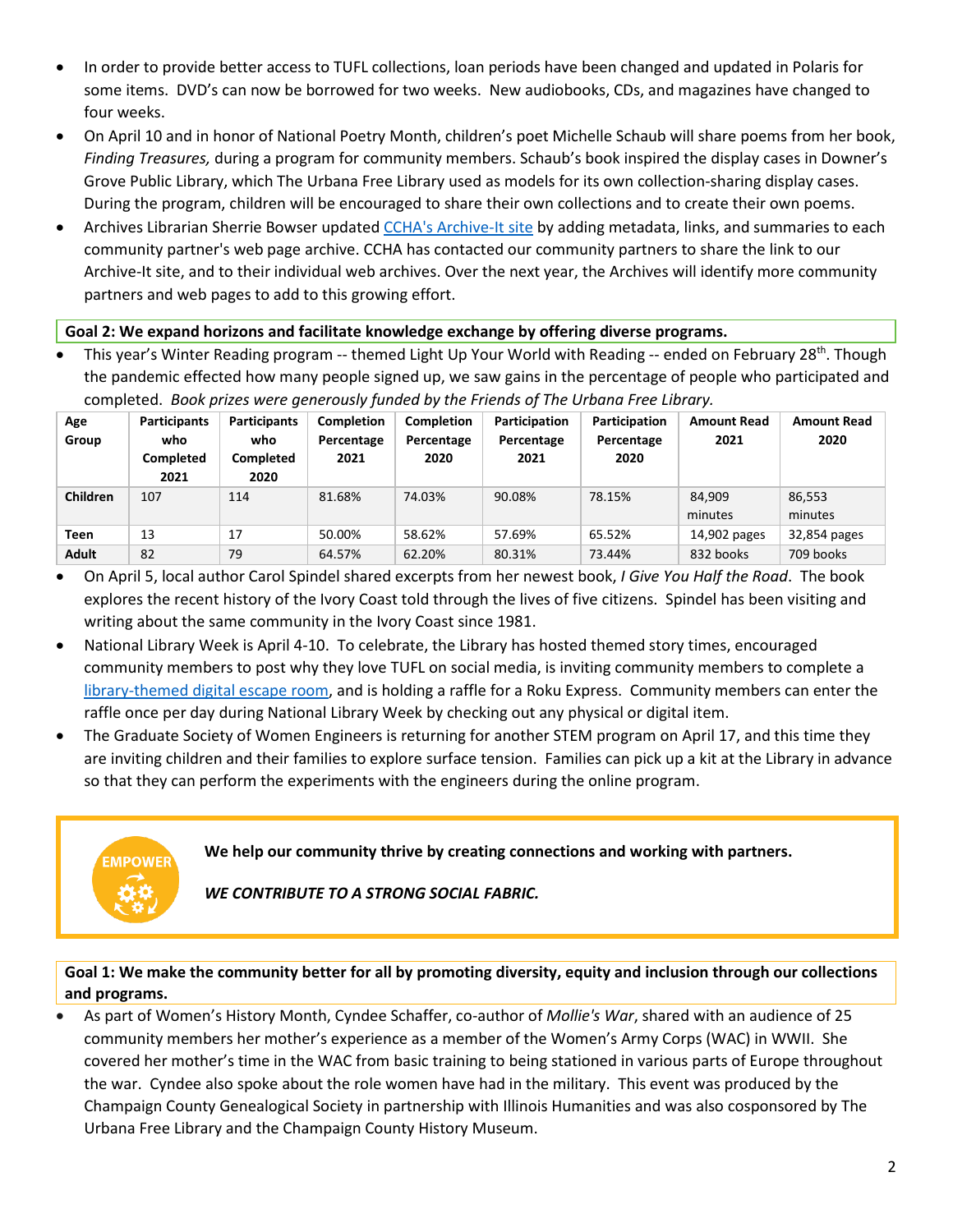- March 13 through April 15 is National Deaf History Month. To celebrate, Teen Online Lab highlighted books in the Library's collection that related to Deaf History or prominently featured d/Deaf characters. During the program, teens were also taught the alphabet and basic introductions in American Sign Language (ASL). The ASL instruction was co-taught by a local deaf teen.
- On April 24, children and their families can learn more about wetland animals, soils, water, and plants from scientists at the Prairie Research Institute at the University of Illinois. The scientists will share information and lead community members through demonstrations and activities using kits that families can pick up at the Library to use at home during the online program.
- In March, the Champaign County Historical Archives celebrated International Women's Day with CCHA Intern Ani [taking a look at working women in CU](https://urbanafreelibrary.org/blogs/2021/03/19/international-womens-day-look-working-women-cu) and sharing the research on the Library's blog. Additionally, CCHA Intern Johna delved into the newly processed Chanute POW/MIA collection [in this blog post.](https://urbanafreelibrary.org/blogs/2021/03/19/look-inside-chanute-powmia-collection)
- CCHA staff will be virtually visiting seven county libraries between April and August to give presentations on archival and genealogical resources available at CCHA. These presentations will include an overview of resources and an introduction on how to perform archival and genealogy research, both in-person and remotely. Each library's presentation will highlight material specific to the town or area. All area libraries were contacted; the libraries being visited are Danville, Mahomet, Philo, Rantoul, Sidney, St. Joseph, and Tolono.

#### **Goal 2: We stimulate connections and partnerships to create a vibrant, engaged community.**

- Read Across America adapted to the pandemic by holding a drive-through event on March 6 where community members could pick up a free book and bag full of activities and information about local resources. The event continued online with a [webpage](https://www.raacu.org/) featuring videos of storytellers and local figures reading stories. There was also a live panel on social media where parents could have questions answered by literacy experts. During the drivethrough, 401 bags and books were handed out! The event was organized by a committee comprised of members from multiple local organizations including the Urbana Park District, the Champaign Public Library, and The Urbana Free Library.
- Explore the history of local music and one man's impact on it during the program, [Walkin' Through the CU Music](https://urbanafreelibrary.libnet.info/event/5007778)  [Scene with Nick Rudd,](https://urbanafreelibrary.libnet.info/event/5007778) on April 13. Nick Rudd was a local musician whose influence on local music spanned forty years. During the program, a panel of speakers will explore Nick's influence and the history of Champaign-Urbana music since the 80s. This program is sponsored by the Sousa Archives and Center for American Music and the Nick Rudd Music Fund at The Urbana Free Library Foundation.
- On April 13, the Archives will host "How to Excel at Genealogical Analysis" in partnership with the Champaign County Genealogical Society. Candace Wilmot will demonstrate how simple, readily available organizational tools, such as Microsoft Excel, can be used to organize family history data.
- [Click here](https://imagineurbana.com/civic-videos/widgets/26416/videos/2476) to see the Library's video that is part of the Imagine Urbana initiative. The City of Urbana is updating its comprehensive plan and *Imagine Urbana* is the community engagement piece of the process to help identify goals and aspirations for the future development of the community. Besides videos featuring Urbana governmental entities and organizations, there is an *Idea Wall* for community members to post their ideas.



**We are mindful of the wide array of resources needed to serve evolving community needs and are transparent with our operations.**

*WE ARE A STRONG ORGANIZATION.*

#### **Goal 1: We steward our physical and financial resources to allow for growth and sustainability.**

- The proposed FY22 budget is included in the Board packet. The Board will discuss it this month and vote in May.
- The Community Webs program, initiated by the Internet Archive, [has received an additional \\$1.1 million grant](https://blog.archive.org/2020/12/08/community-webs-program-receives-1130000-andrew-w-mellon-foundation-award-for-a-national-network-of-public-libraries-building-local-history-web-archives/) from the Mellon Foundation. This grant will allow the Champaign County Historical Archives to continue using Archive-It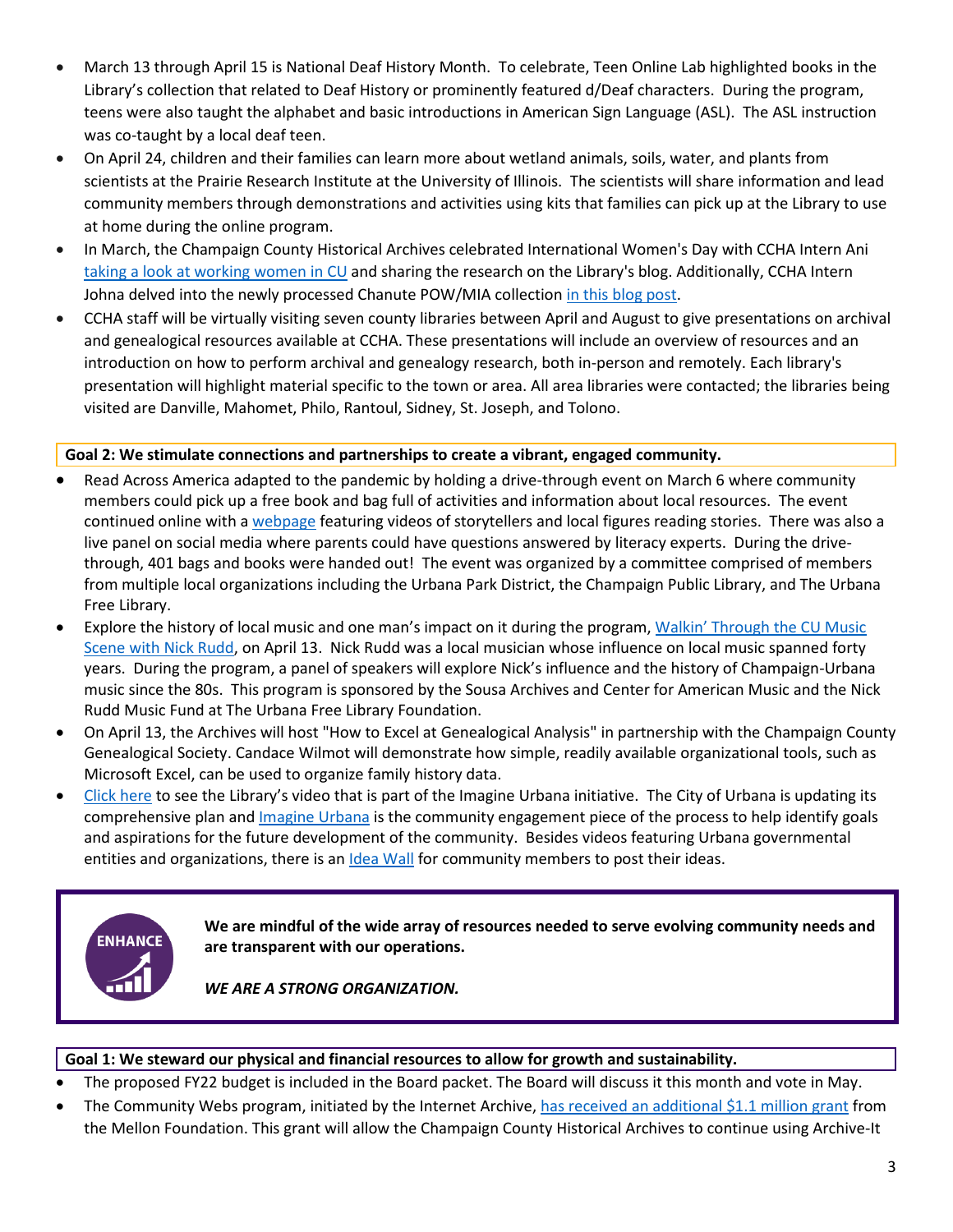to web archive pages from our community with a subscription waiver for longer than the original 5-year period, which ends in 2022.

## **Goal 2: We cultivate continuous improvement among Board and staff members to create increased engagement, satisfaction, and retention.**

- The City of Urbana recently extended its employee benefit of up to 8 weeks of leave for COVID-19-related reasons "until further notice." The Library's up to 8-week COVID-19 leave benefit is set to expire on April 30, 2021. Given the recent increase in COVID-19 cases both locally and nationally, we feel continued access to such leave is important for Library staff and recommend the Board approve the indefinite extension.
- On March 30, AYS Librarian Carol Inskeep participated as panel member for a UIUC history course. The class, led by Dr. Kathryn Oberdeck, is archiving materials about the UC Independent Media Center and the history of local LGBTQ communities. The panel discussed drag performance in central Illinois, and Carol specifically spoke about the Library's Drag Queen Story Hour events and the role of libraries in creating LGBTQ-friendly spaces.
- Donica Swann was elected by [Midwest Archives Conference](https://www.midwestarchives.org/) membership to serve a three-year term on MAC's executive council. As a Council member, Donica will help conduct the business of the organization including the annual business meeting, the annual conference, and serving on standing committees as needed.
- On May 13, Donica Swann will present and chair a session called "Lockdown Lemonade" at the 2021 Midwest Archives Conference annual meeting. The panel session will cover the workflow, management, and importance of the oral history transcription project that Library staff participated in during the state's COVID-19 stay-at-home order from March - June 2020.



**Look here for additional information and action item details that are outside of the scope of the strategic plan.**

**Requested FY21 Budget Amendments:** [Given the Finance Policy 5.a.,](https://urbanafreelibrary.org/sites/default/files/page/attachments/2017/03/I-B%20%20Finance%20March%202017.pdf) some fund shifts require preapproval of the Board, and administrative staff are authorize to exceed individual line item budgets in certain circumstances with Board approval afterwards. Here are this month's FY22 Budget amendments.

- A transfer needs to be made to cover second-quarter 2021 costs for the Spark Hire software. This transfer will need Board approval to move ahead.
	- o Subtract \$709 from 80280808 51500 Shared IT Costs.
	- o Add \$709 to 80280801 52904 Recruiting Expenses.
	- A transfer was made between two general fund lines to cover unexpected copier expenses.
		- o Subtract \$1,700 from 80280801 51900 Other Supplies.
		- o Add \$1,700 to 80280801 52203 Maintenance Agreements.
- In response to circulation trends, the funds below have been shifted.
	- o Subtract \$1,500 from 80280802 51807 80103 Children's Sound Recordings.
	- o Add \$1,500 to 80280802 51811 Downloadables.
	- o Subtract \$4,000 from 80280802 51806 DVDs.
	- o Add \$4,000 to 80280802 51811 Downloadables.
- In response to an increase in Archives database expenses, a transfer was made in the funds below.
	- o Subtract \$500 from 80280803 51803 Archives Periodicals.
	- o Add \$500 to 80280803 51910 Archives Databases.

| Library eNewsletters:                         |                                              |
|-----------------------------------------------|----------------------------------------------|
| April News & Events: https://conta.cc/3fy5rot | April Youth & Teen: https://conta.cc/3waUleF |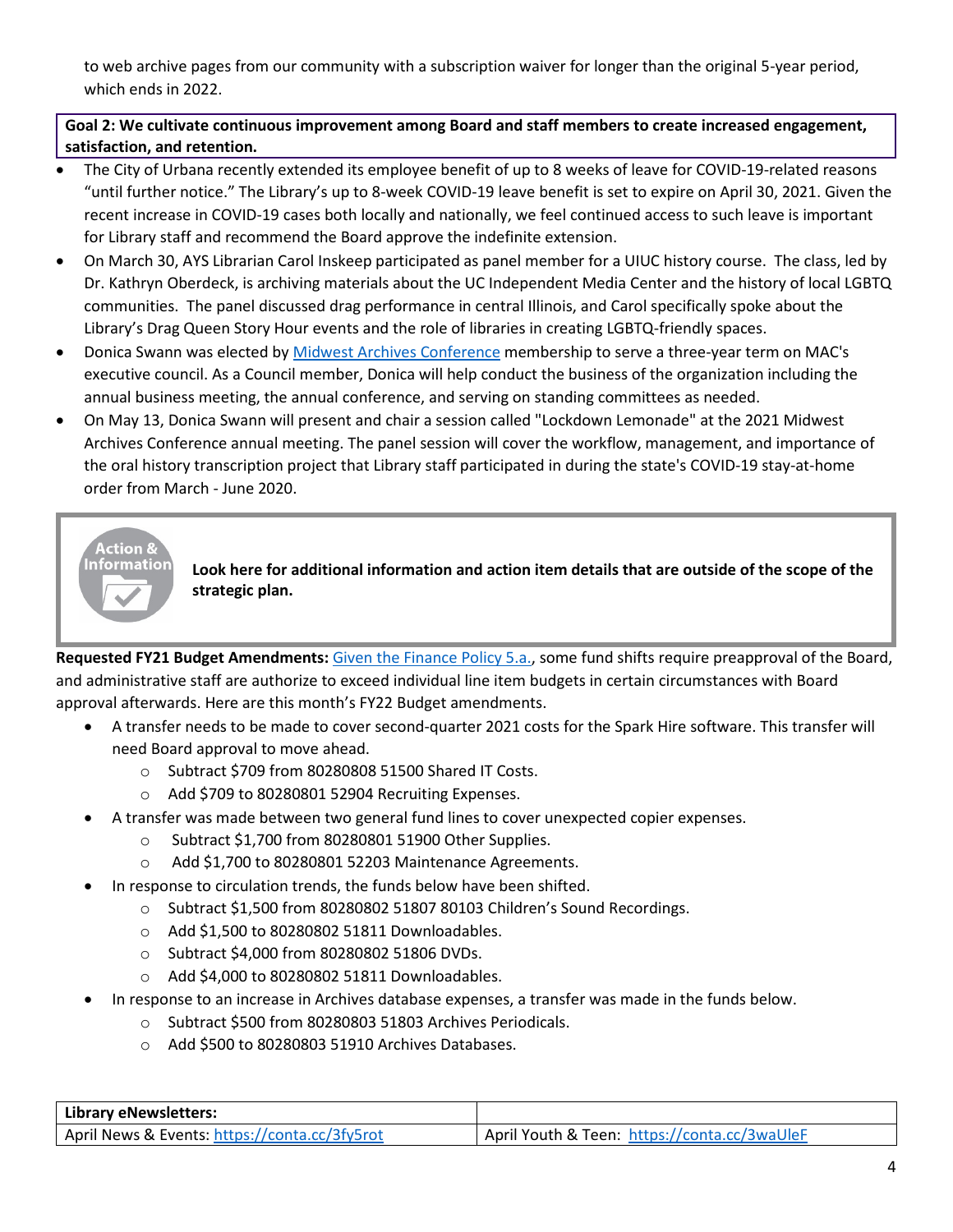**Other Library News:**

**Celebrating 'Read Across America' during pandemic:** [https://www.wcia.com/news/celebrating-read-across-america](https://www.wcia.com/news/celebrating-read-across-america-during-pandemic/)[during-pandemic/](https://www.wcia.com/news/celebrating-read-across-america-during-pandemic/)

**Book Review – Becky Kasten | Prepare to be propelled through beautifully written 'The River':** [https://www.news](https://www.news-gazette.com/arts-entertainment/books/becky-kasten-prepare-to-be-propelled-through-beautifully-written-the-river/article_b34326af-5a87-5511-9c6c-3ee8faf4a575.html)[gazette.com/arts-entertainment/books/becky-kasten-prepare-to-be-propelled-through-beautifully-written-the](https://www.news-gazette.com/arts-entertainment/books/becky-kasten-prepare-to-be-propelled-through-beautifully-written-the-river/article_b34326af-5a87-5511-9c6c-3ee8faf4a575.html)[river/article\\_b34326af-5a87-5511-9c6c-3ee8faf4a575.html](https://www.news-gazette.com/arts-entertainment/books/becky-kasten-prepare-to-be-propelled-through-beautifully-written-the-river/article_b34326af-5a87-5511-9c6c-3ee8faf4a575.html)

**How to Get a Garden Plot in Champaign-Urbana:** [https://www.chambanamoms.com/2021/03/02/how-to-get-a](https://www.chambanamoms.com/2021/03/02/how-to-get-a-garden-plot-in-champaign-urbana/)[garden-plot-in-champaign-urbana/](https://www.chambanamoms.com/2021/03/02/how-to-get-a-garden-plot-in-champaign-urbana/)

**Spring is Coming – Champaign-Urbana Weekend Planner:** [https://www.chambanamoms.com/2021/03/03/spring-is](https://www.chambanamoms.com/2021/03/03/spring-is-coming/)[coming/](https://www.chambanamoms.com/2021/03/03/spring-is-coming/)

**Silver Hearts is serving a neighborhood in crisis** (The Urbana Free Library works with the Urbana Rotary Club, the Urbana Park District, and the Champaign County Forest Preserve District to provide a monthly newsletter as part of the food delivery):

[https://www.smilepolitely.com/culture/silver\\_hearts\\_is\\_serving\\_a\\_neighborhood\\_in\\_crisis/?fbclid=IwAR1OM94TZ1MfP](https://www.smilepolitely.com/culture/silver_hearts_is_serving_a_neighborhood_in_crisis/?fbclid=IwAR1OM94TZ1MfPYPQ8Q-6eCGuqnp8v4LxRlq7U4qtBddbFtsh8sBpbtH3wIA) [YPQ8Q-6eCGuqnp8v4LxRlq7U4qtBddbFtsh8sBpbtH3wIA](https://www.smilepolitely.com/culture/silver_hearts_is_serving_a_neighborhood_in_crisis/?fbclid=IwAR1OM94TZ1MfPYPQ8Q-6eCGuqnp8v4LxRlq7U4qtBddbFtsh8sBpbtH3wIA)

**Seed library and gardening resources available at Urbana Free Library:** [https://www.wcia.com/ciliving-tv/seed-library](https://www.wcia.com/ciliving-tv/seed-library-and-gardening-resources-available-at-urbana-free-library/)[and-gardening-resources-available-at-urbana-free-library/](https://www.wcia.com/ciliving-tv/seed-library-and-gardening-resources-available-at-urbana-free-library/)

Hopping Closer to Easter – Champaign-Urbana Weekend Planner: <https://www.chambanamoms.com/2021/03/17/hopping-closer-to-easter/>

**Coronavirus response – Champaign library to ease some restrictions next week:** [https://www.news](https://www.news-gazette.com/coronavirus/coronavirus-response-champaign-library-to-ease-some-restrictions-next-week/article_5c557b51-7185-5752-9a0f-9772a29f7632.html)[gazette.com/coronavirus/coronavirus-response-champaign-library-to-ease-some-restrictions-next](https://www.news-gazette.com/coronavirus/coronavirus-response-champaign-library-to-ease-some-restrictions-next-week/article_5c557b51-7185-5752-9a0f-9772a29f7632.html)[week/article\\_5c557b51-7185-5752-9a0f-9772a29f7632.html](https://www.news-gazette.com/coronavirus/coronavirus-response-champaign-library-to-ease-some-restrictions-next-week/article_5c557b51-7185-5752-9a0f-9772a29f7632.html)

**Closing in on Easter – Champaign-Urbana Weekend Planner:** [https://www.chambanamoms.com/2021/03/24/closing](https://www.chambanamoms.com/2021/03/24/closing-in-on-easter-champaign-urbana/)[in-on-easter-champaign-urbana/](https://www.chambanamoms.com/2021/03/24/closing-in-on-easter-champaign-urbana/)

**Here's the latest on the C-U Crochet Coral Reef Satellite:** [http://www.smilepolitely.com/splog/heres\\_the\\_latest\\_on\\_the\\_c\\_u\\_crochet\\_coral\\_reef\\_satellite/](http://www.smilepolitely.com/splog/heres_the_latest_on_the_c_u_crochet_coral_reef_satellite/)

**Book Review – Shalini Smith | 'What the Font' a cute mini-lesson on typefaces:** [https://www.news-gazette.com/arts](https://www.news-gazette.com/arts-entertainment/books/shalini-smith-what-the-font-a-cute-mini-lesson-on-typefaces/article_7595dcc9-c5d3-5b65-a9ba-918b8ad7e7c6.html)[entertainment/books/shalini-smith-what-the-font-a-cute-mini-lesson-on-typefaces/article\\_7595dcc9-c5d3-5b65-a9ba-](https://www.news-gazette.com/arts-entertainment/books/shalini-smith-what-the-font-a-cute-mini-lesson-on-typefaces/article_7595dcc9-c5d3-5b65-a9ba-918b8ad7e7c6.html)[918b8ad7e7c6.html](https://www.news-gazette.com/arts-entertainment/books/shalini-smith-what-the-font-a-cute-mini-lesson-on-typefaces/article_7595dcc9-c5d3-5b65-a9ba-918b8ad7e7c6.html)

**16 Things to Do Before Turning 16 in Champaign-Urbana:** [https://www.chambanamoms.com/2021/04/04/16-things](https://www.chambanamoms.com/2021/04/04/16-things-before-turning-16-champaign-urbana/)[before-turning-16-champaign-urbana/](https://www.chambanamoms.com/2021/04/04/16-things-before-turning-16-champaign-urbana/)

Budget and current financial information is here: [http://urbanafreelibrary.org/your-right-know#fin,](http://urbanafreelibrary.org/your-right-know#fin) with FY21 financial reports here: [https://urbanafreelibrary.org/financial-reports.](https://urbanafreelibrary.org/financial-reports)

Bank Account totals for FY21 through March 31, 2021: